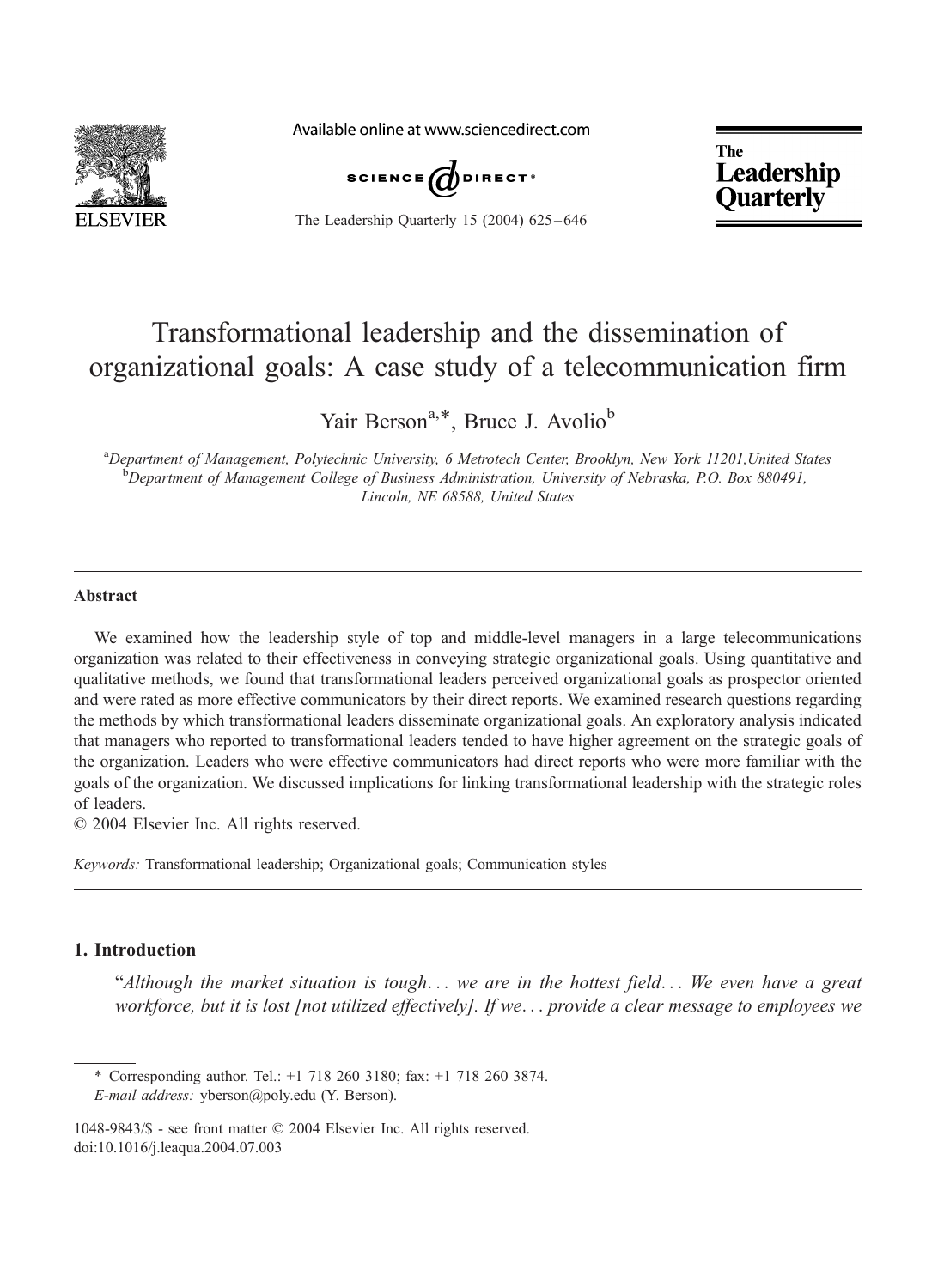can be on the right track. However, managers can not provide direction to their employees, when they get unclear messages from the top".

VP of Activity 1, interviewed for this study

A core responsibility for organizational leaders is to direct followers towards achieving organizational purposes by articulating the organization's mission, vision, strategy, and goals ([Zaccaro & Klimoski,](#page--1-0) 2001). Leaders at all levels are responsible for the dissemination of strategic organizational goals, as well as for convincing their constituents to effectively implement those goals. [Cannella and Monroe \(1997\)](#page--1-0) indicated that transformational leaders form relationships with followers that may make it easier for them to disseminate and implement strategic goals. In this study, we explored how transformational and transactional leadership styles, communication style, and goal articulation were related to the dissemination of strategic goals across several organizational levels in a large complex telecommunications company.

The effectiveness of strategic goal implementation depends on how well leaders in an organization perceive and clarify the goals, translate them into more specific goals tied to respective units, and then encourage an open learning environment to facilitate the pursuit and successful completion of the goals ([Gillen, 2000; Goodman, Lerch, & Mukhopadhyay, 1994\)](#page--1-0). Previous authors (e.g., [Avolio, 1999\)](#page--1-0) have argued that transformational leaders articulate a strategic vision that helps guide followers to focus on and learn what is essential to implementing the vision and mission at their level, as well as at subsequent levels within the organization. They encourage followers to question assumptions, methods, and the goals to discover better ways to understand and translate them into specific actions and deliverables. By creating an open learning environment, they help foster a climate that promotes a deeper understanding of the goals, mission, and vision, which is likely to foster greater alignment, identification, and strategic focus throughout an organization ([Boal & Hooijberg, 2001; Gillen, 2000\)](#page--1-0).



Fig. 1. Guiding research model. RQ—Research question. \*We tested potential moderators of the leadership–communication correlations, such as education and tenure, and found no significant moderating effects. \*\*We refer here to Communication Styles as a heuristic category and not as a variable.